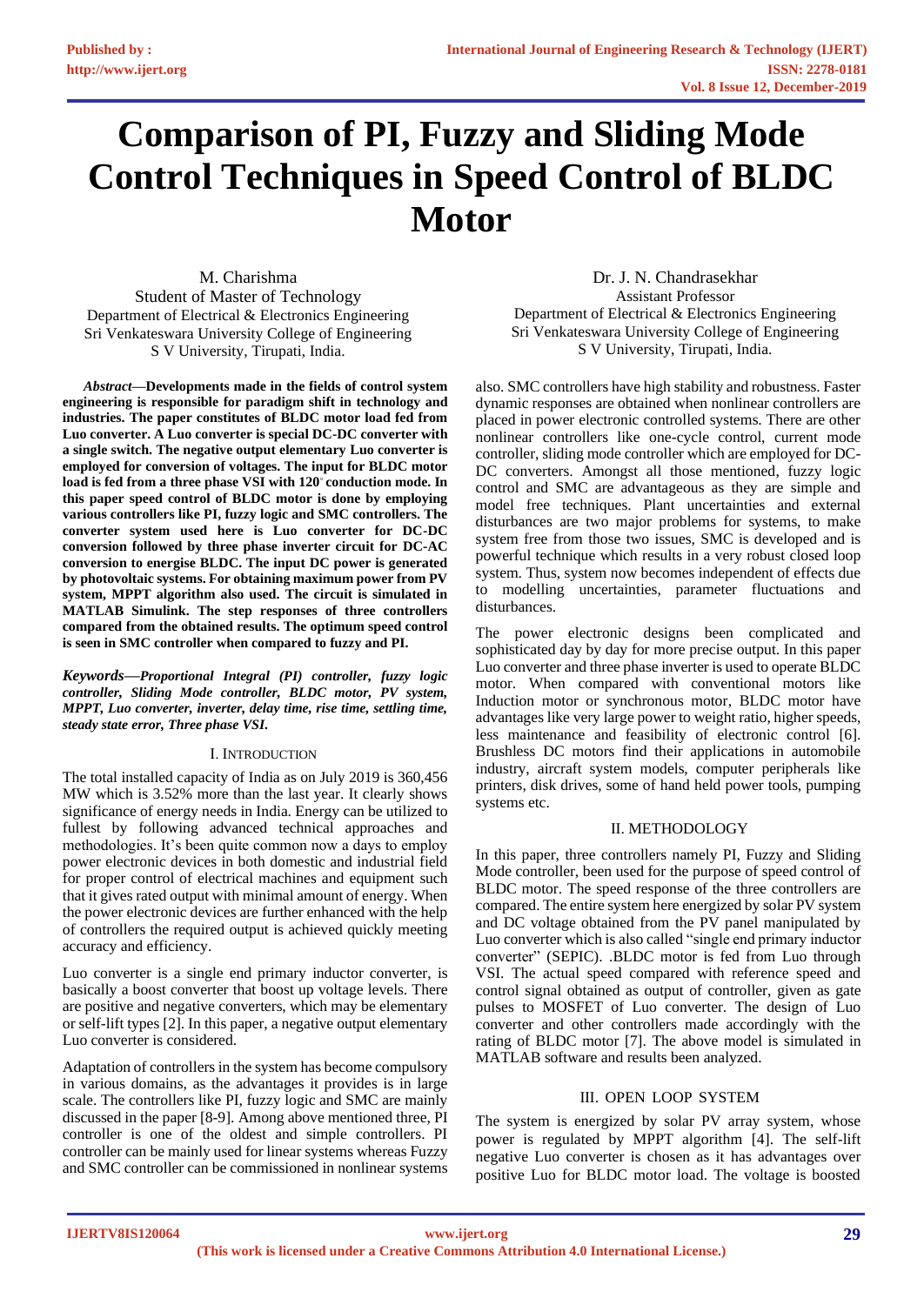

Fig. 1: Block diagram of open loop system

with help of negative Luo converter and its output is given to three phase voltage source inverter from where BLDC motor load is connected to system. The specifications of solar PV panel selected such that it is sufficient enough to power the BLDC. The rated power is achieved through series and parallel combination of solar panel that constitute to form a array. Appendix I shows the ratings of considered photovoltaic system. The design of Luo converter and modeling of BLDC motor is given in below section.

#### A. LUO CONVERTER

Among all DC-DC converter, Luo converter has its own importance [5]. In the design of Luo converter, its necessary to estimate the rating of input inductor  $L_l$ , intermediate capacitor  $C_1$ , output inductor  $L_2$  and output capacitor *C*. All the above elements are calculated with the duty ratio D=0.5. In this paper, Luo converter operates in continuous conduction mode. Switching frequency  $f_{sw}$ =20 kHz been considered as it gives less rated value of above elements. The output current of Luo converter  $I_{dc}$  is equal to  $I_{mpp}$ , which is input current of Luo converter . Here  $I_{\operatorname{mpp}}$  is obtained as output current from PV system by employing MPPT algorithm. The DC link current of VSI is also the output current of Luo converter[1].

Input inductor  $L<sub>1</sub>$  is calculated as

$$
L_1 = \frac{D*V_{mpp}}{f_{sw}*\Delta l_{L_1}} = \frac{0.5*310}{20000*(19.35+19.35)*0.04} = 5mH
$$
 (1)

where *∆IL1* is value of ripple allowed in the current flowing through *L1,* addition of input and output current of Luo converter.

Output inductor  $L_2$  is calculated as

$$
L_2 = \frac{(1-D)*V_{mpp}}{f_{sw}*\Delta I_{L_1}} = \frac{0.5*310}{20000*(19.35+19.35)*0.04} = 5mH
$$
 (2)

where *∆IL2* is amount of ripple permitted in the current flowing through  $L_2$ , equal to the output current of Luo converter. To find out the value of DC link capacitor *C,* the fundamental output voltage frequencies of the VSI corresponding to the rated speed of BLDC motor, *ωrated* and the minimum speed of BLDC motor essentially required to pump the water  $(N = 1100$ rpm), *ωmin* are taken into consideration which are calculated as

$$
\omega_{rated} = 2 * \pi * f_{rated} = \frac{2 * \pi * N_{rated} * p}{120}
$$
  
=  $\frac{2 * \pi * 3000 * 6}{120} = 942 \text{ rad/sec}$  (3)  

$$
\omega_{min} = 2 * \pi * f_{min} = \frac{2 * \pi * N_{min} * p}{120}
$$
  
=  $\frac{2 * \pi * 1100 * 6}{120} = 347.57 \text{ rad/sec}$  (4)

where *frated* and *fmin* are the frequencies corresponding to *ωrated* and *ωmin* respectively, in Hz; Nrated is rated speed of BLDC motor; P is the numbers of poles in BLDC motor.

The 6<sup>th</sup> harmonic component of ac voltage is most dominant harmonic in DC link of VSI and it is flown into system from motor. Two values of C are calculated corresponding to *ωrated* and *ωmin* as

$$
C_{rated} = \frac{I_{dc}}{6 * \omega_{rated} * \Delta V_{dc}} = \frac{19.35}{6 * 942 * 310 * 0.06}
$$

$$
= 184 \ \mu F \tag{5}
$$

$$
C_{min} = \frac{I_{dc}}{6 * \omega_{min} * \Delta V_{dc}} = \frac{19.35}{6 * 347.57 * 310 * 0.06}
$$

$$
= 500 \,\mu\text{F}
$$
 (6)

where *∆Vdc is* the value of allowed ripple in the voltage across *C*. Hence,  $C = C_{min} = 500 \mu F$  is commissioned as DC link capacitor (larger one out of the two calculated values to make sure that there is satisfactory performance of modelled system irrespective of the operating conditions). The remaining capacitor  $C_I$  taken as 500  $\mu$ F to avoid the oscillations in the various parameters of Luo converter. Calculated values of elements of Luo converter are repeated in Appendix II.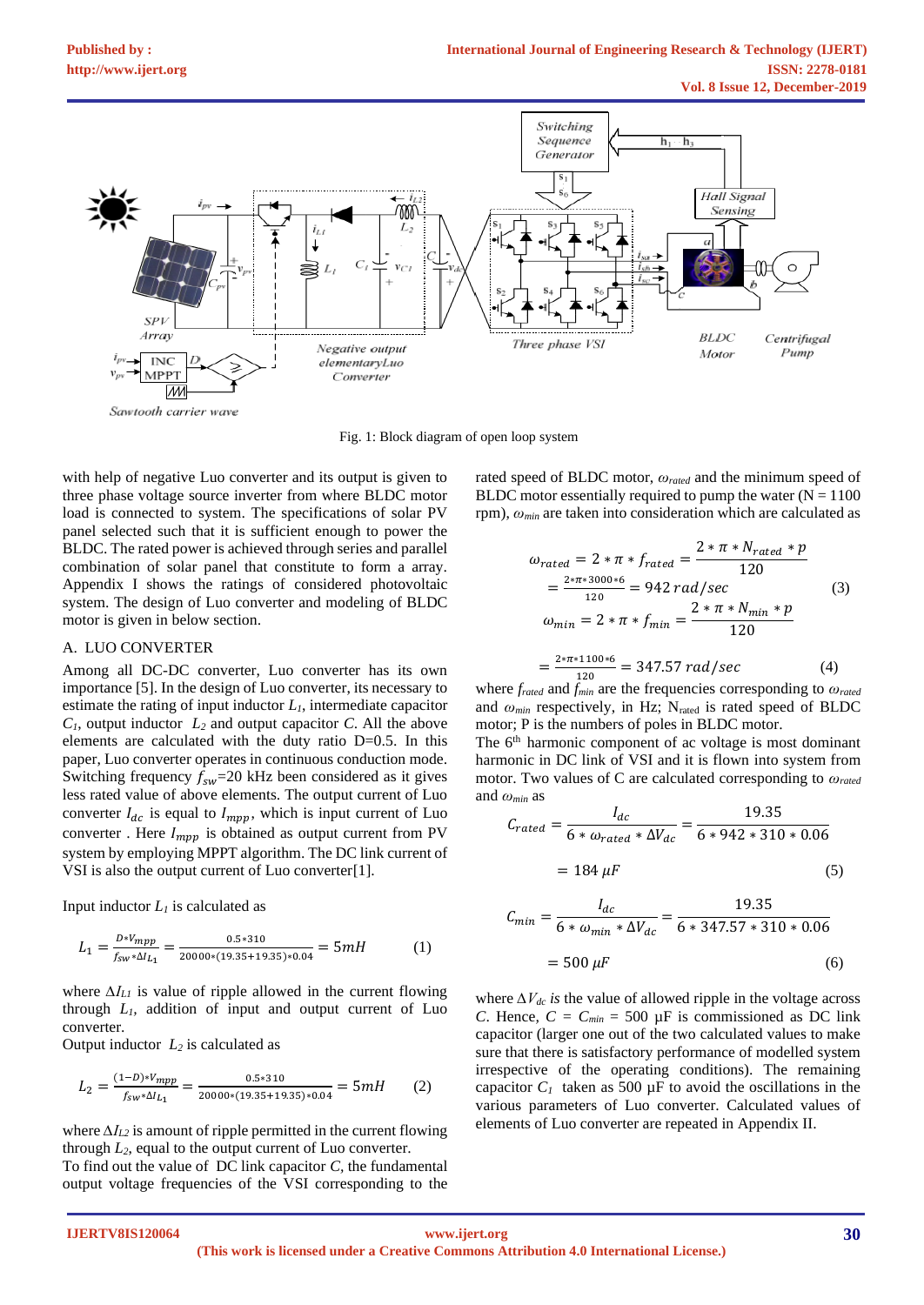# B. *BLDC MODELLING*

In a BLDC motor considered, the commutation takes place with no brushes on the rotor and commutation done electronically at specific rotor positions. There are multiple ways available for configuration of windings of stator phase. One way is to insert windings in the slots of the stator and the other way is to wound as single coil on the magnetic pole. The back EMF of the BLDC is said to be in trapezoidal in behaviour, hence permanent magnets on the rotor are chosen in such a way that their magnetisation and displacement results in trapezoidal back EMF, that further results in a rectangular shaped three phase voltage system. The rotational field thus have low torque ripples. Constant torque is generated with square wave currents, which is a result of trapezoidal back EMF as mentioned earlier. Conventional BLDC motor is driven via a six switch three phase inverter, which is connected through stator windings. The three Hall effect position sensors provide commutation for BLDC and there are six commutation points for each electrical cycle [9].



Fig. 2: Schematic view of BLDC motor

BLDC motor can be modelled as permanent magnet synchronous machine. A three-phase inverter which gives square wave or sinusoidal wave shape voltage is applied as input voltage, care is taken such that voltage is kept within maximum limits. In armature side equations are modelled as follows

$$
V_a = I_a R_a + L_a \left(\frac{dI_a}{dt}\right) + E_a \tag{7}
$$

$$
V_b = I_b R_b + L_b \left(\frac{dI_b}{dt}\right) + E_b \tag{8}
$$

$$
V_c = I_c R_c + L_c \left(\frac{dI_c}{dt}\right) + E_c \tag{9}
$$

where,  $V_a$ ,  $V_b$ ,  $V_c$  are the phase voltages  $I_a$ ,  $I_b$ ,  $I_c$ , are the phase current  $E_a$ ,  $E_b$ ,  $E_c$  are the back EMF's. The back EMFs can be expressed as,

$$
E_a = K_e \omega_m F(\theta_e) \tag{10}
$$

$$
E_b = K_e \omega_m F \left( \theta_e - \frac{2\pi}{3} \right) \tag{11}
$$

$$
E_c = K_e \omega_m F \left(\theta_e + \frac{2\pi}{3}\right) \tag{12}
$$

where,  $\omega_m$  is Angular speed of rotor.  $\theta_m$  is Mechanical angle of rotor.  $\theta_e$  is Electrical angle of rotor.  $F(\theta_e)$  is Back-EMF reference function of rotor position.

Generally, a three-phase system is used for modelling of BLDC, but for sliding mode controller its convenient to consider α-β coordinate frame and the field-oriented frame dq coordinate frame [10].



Fig. 3: Transformation of co-ordinate system

The differential equations governing the electrical subsystem of the non-salient pole BLDC motor in the *d; q* coordinate frame can be written as,

$$
\dot{I}_d = \frac{1}{L} \left[ v_d - R_e i_d + L n_p \omega_m i_q \right] \tag{13}
$$

$$
\dot{I}_q = \frac{1}{L} \left[ v_q - R_e i_q + L n_p \omega_m i_d - \Phi_m n_p \omega_m \right] \tag{14}
$$

Where,  $\vec{l}_d$ ,  $\vec{l}_q$  are stator currents in d-q coordinates.  $v_d$ ,  $v_q$  are ֦ stator voltage in d-q coordinates.  $R$ ,  $L$  are stator resistance and inductance respectively.  $n_p$  represents number of pole pairs.  $\Phi_m$  is magnetic flux of rotor. The relationship between speed and torque of the BLDC motor, in the form of state space equation thus given as

$$
\omega_m = \frac{1}{J} \left[ \frac{3}{2} \Phi_m n_p i_q - \omega_m B_m - \tau_l \right] \tag{15}
$$

Where, J is rotational inertia,  $B_m$  is viscous fictional coefficient and  $\tau_l$  is load torque.

## Ⅳ. PI CONTROLLER

The simple and conventional controller for controlling all DC-DC converters is PI Controller. For linearised control systems the PI controller alone is self-sufficient controller, where as if system have non linearity in it, controllers like SMC, fuzzy logic controller, hysteresis current loop controller is required. The PI controller can also be used as band filter in some applications. The control signal, which is generated by PI controller for a DC-DC converter, here a negative Luo converter is used for continuous mode operation. The general equation known for PID controller is

$$
u(t) = k_P e(t) + k_I \int e(t) dt
$$
 (16)

**IJERTV8IS120064**

**(This work is licensed under a Creative Commons Attribution 4.0 International License.) <www.ijert.org>**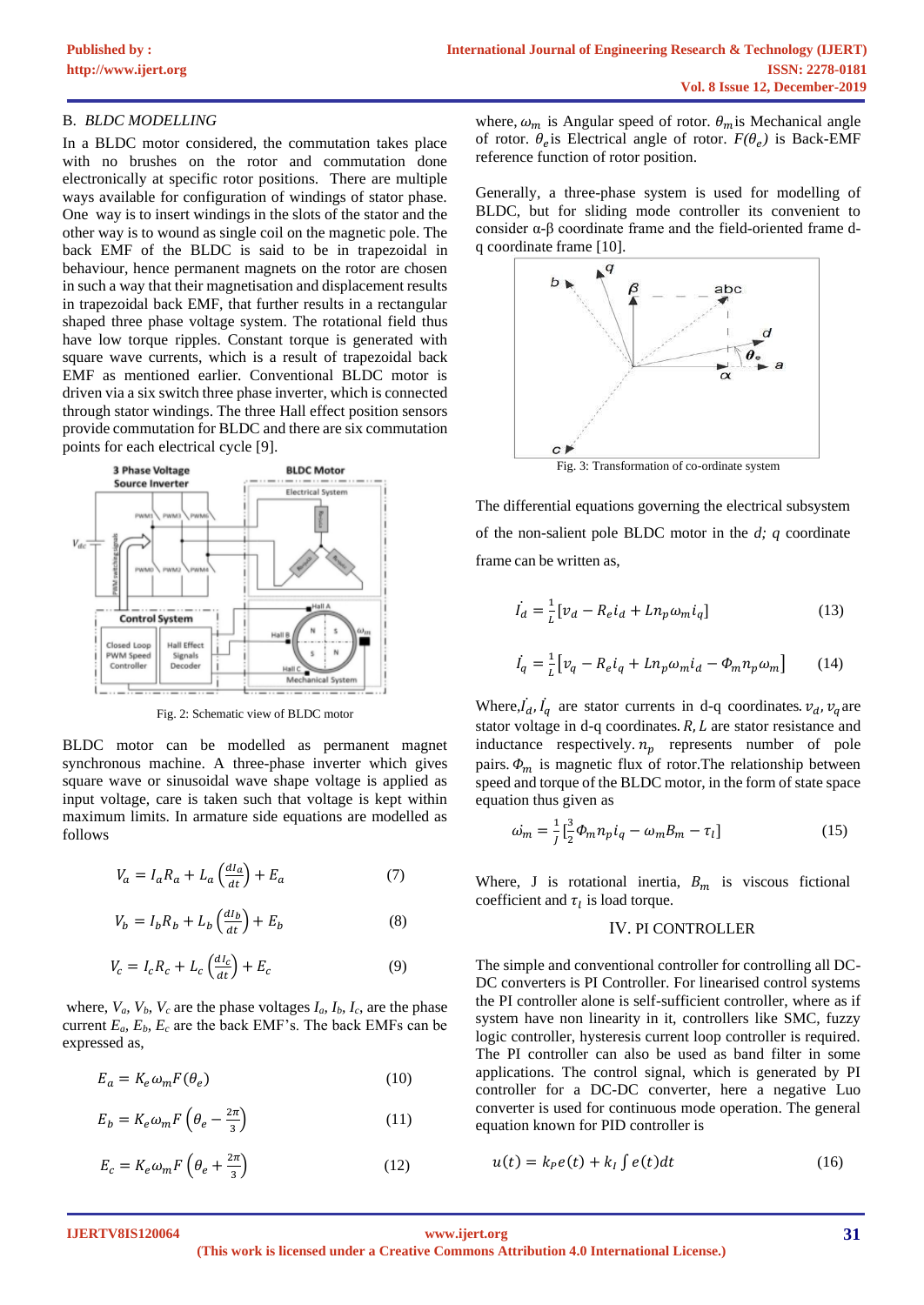Here, e(t) is a error in speed. Error in speed is difference of measured speed with the reference speed [8].



Fig. 4: Block Diagram of PI controller

#### Ⅴ. FUZZY LOGIC CONTOLLER

Conventional controllers require complex mathematical modeling which involves complex mathematical equations. On the other hand, fuzzy logic controller doesn't involve any complex mathematical modelling and can be easily modeled for nonlinear systems. In fuzzy logic controller, operational laws are in terms of linguistic terms rather than simple mathematical equations. There exist many complex controllers where it be difficult to model them accurately. So, it is better to employ fuzzy logic for nonlinear controllers as they are easier and much more feasible. The Simulink model involves Luo converter three phase inverter and a BLDC motor. The fuzzy logic controller is used along with PI controller.



Fig. 5: Basic flow chart of Fuzzy speed

The modelling of fuzzy logic controller involves:

1. Input and output both have seven fuzzy sets.

2.Fuzzification of inputs using continuous universe of discourse.

3. Connotation using Mamdani's 'min' operator.

4. 'Centroid' method used for defuzzication.

Triangular membership function is based on equation of straight line which for the ease of computation is used to design fuzzy sets. This triangular curve can be represented as

$$
\mu_A(x) = \max\left(\min\left(\frac{x-a}{c-a}, \frac{c-x}{c-b}\right), 0\right) \tag{17}
$$

Here 'e' indicates error and 'ce' indicates change in error and are two inputs of fuzzy system. The output of fuzzy is an active component of current. The fuzzy rule table with seven input and output fuzzy set is given [9].

| Table 1: Rule base matrix for output |  |
|--------------------------------------|--|
|--------------------------------------|--|

| $e$ / $ce$ | <b>NB</b> | <b>NM</b> | <b>NS</b> | z         | <b>PS</b> | <b>PM</b> | <b>PB</b> |
|------------|-----------|-----------|-----------|-----------|-----------|-----------|-----------|
| <b>NB</b>  | <b>NB</b> | NB        | NB        | NB        | <b>NM</b> | <b>NS</b> | Ζ         |
| <b>NM</b>  | <b>NB</b> | NB        | <b>NB</b> | <b>NM</b> | <b>NS</b> | Z         | <b>PS</b> |
| <b>NS</b>  | NB        | NB        | NM        | <b>NS</b> | Ζ         | PS        | <b>PM</b> |
| Z          | <b>NB</b> | NM        | <b>NS</b> | Z         | <b>PS</b> | <b>PM</b> | <b>PB</b> |
| <b>PS</b>  | NM        | NS        | Z         | PS        | <b>PM</b> | <b>PB</b> | <b>PB</b> |
| <b>PM</b>  | NS        | Ζ         | <b>PS</b> | PM        | <b>PB</b> | <b>PB</b> | <b>PB</b> |
| <b>PB</b>  | Z         | PS        | <b>PM</b> | PB        | <b>PB</b> | <b>PB</b> | <b>PB</b> |

Both 'e' and 'ce' i.e. speed error and change in speed error respectively are measured continuously and given as input to the fuzzy block in Simulink model. When compared to the trapezoidal membership functions, the triangular membership functions have advantage of simplicity in construction. Hence triangular membership function is used in this paper. The seven membership functions are represented as 'NB'-Negative Big, 'NM'-Negative Medium, 'NS'-Negative Small, 'ZE'-Zero, 'PS'-Positive Small, 'PM'-Positive Medium, 'PB'-Positive Big. On the basis of different range of values for 'e' and ' ce', the discrimination of membership functions are done. The input triangular membership functions 'e' and 'ce' are shown below.







Fig. 7: Triangular waveform of Fuzzy input variable "ce"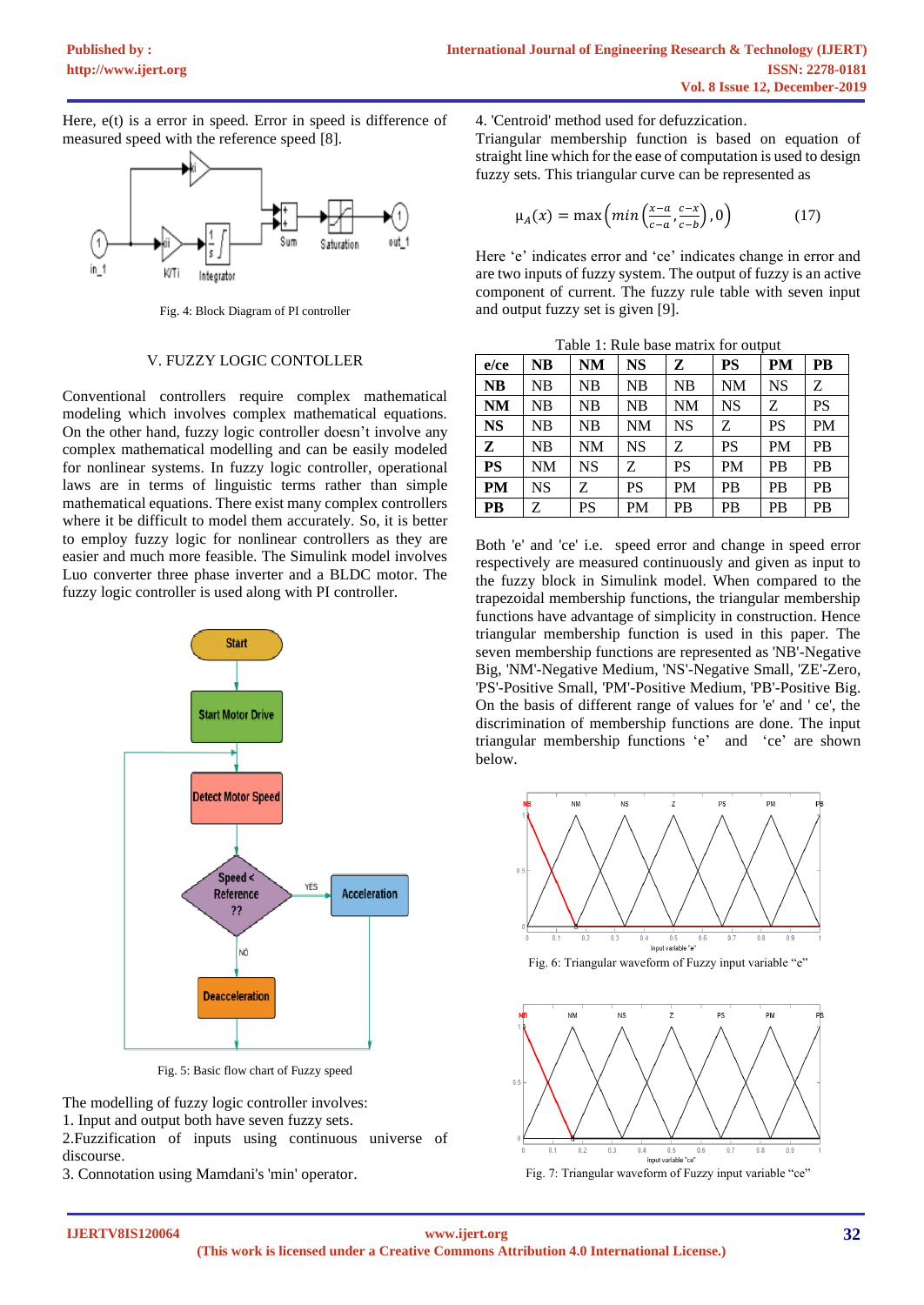#### Ⅵ. SLIDING MODE CONTROLLER:

Sliding mode controller is one among those nonlinear controllers, that adjusts the system performance characteristics by controlling the variables, simultaneously by knowing the current status of the system considered. Changing the controlled variable causes the system to choose a better trajectory over a well predefined sliding surface. The figure represents two mode system's state trajectory and its sliding surface.



Fig. 8: Phase portrait of sliding motion

State space equations employed in the sliding mode equations are formulated in such a way that its feasible to choose sliding surface with an ease. Firstly, the state trajectory of the system need not be towards the sliding surface. But when the control actions start, the trajectory shifts its position in a such a way that it slowly approaches sliding mode surface within certain amount of time. This entire process is called as reaching, hitting or non- sliding phase. Here the system is sensitive to parameter changes and disturbance rejection, in this part of phase trajectory [8]. The next part is called as sliding phase, in which the system state trajectory approaches to the origin along the sliding surface and care is to be taken such that system never leaves the sliding surface.

During this process, the system is formulated by equation of the sliding surface and thus making it independent of the parameters of the system and disturbances that occur externally. Therefore, sliding mode design involves two major tasks:

- 1. Choosing a stable and well-defined sliding surface in state space on which the state trajectory should always lie on.
- 2. Designing and developing a unique control law, such that making the state trajectory approach to the sliding surface without much trouble in a certain time.

The sliding mode control, for the speed control for BLDC motor is also derived from theory of control structure which is variable in nature. This is discrete control process that involves control system in real time parametric variations. Sliding mode control now a days been frequently implemented in power converters due to its peculiar operational characteristics like robustness, speed and stable performance under wide load variations.

As already mentioned, the main principle in sliding mode control is the defining the surface, which is called as sliding surface. By mentioning the desired speed, the system control

law should be defined in such a way that state trajectory should always try to approach the sliding surfaces. Here both reference torque and desired speed is to be mentioned as shown in below figure.



Fig. 9: Speed regulation using sliding motion

Here, the optimal performance means maintaining the speed of BLDC motor at rated speed, which is done by speed regulator built inherent in sliding mode controller. It is also important to maintain rated torque along with speed. The error in speed is calculated as a difference of rated speed and speed measured. ω\* is referred as rated speed and ω as measured speed [10].

Let,

$$
e(n) = \omega^* - \omega = x_1 \tag{18}
$$

The change error or derivative of error is given as,

$$
x_2 = \dot{x}_1 = \frac{1}{T} [e(n) + e(n-1)] \tag{19}
$$

Here, T is the time interval and  $x_1, x_2$  are state variables. The switching functions equations are defined as given below.

$$
y_1 = sgn(zx_1) \tag{20}
$$

$$
y_2 = sgn(zx_2) \tag{21}
$$

Where, z is given as following equation

$$
z = c_1 x_1 + c_2 x_2 \tag{22}
$$

The output equation of sliding mode controller be u(n) and it is now considered as reference torque,  $T^*$  which is given as

$$
u(n) = c_1 x_1 y_1 + c_2 x_2 y_2 \qquad (23)
$$

#### Ⅶ. RESULTS

The designed system been simulated in MATLAB and results are obtained. The performance characteristics of motor is also observed for all three controllers. The speed response of BLDC motor been carefully examined and response parameters are tabulated. It is seen that speed response of sliding mode controller has better response when compared to fuzzy and PI. The distortions in torques are seen in all three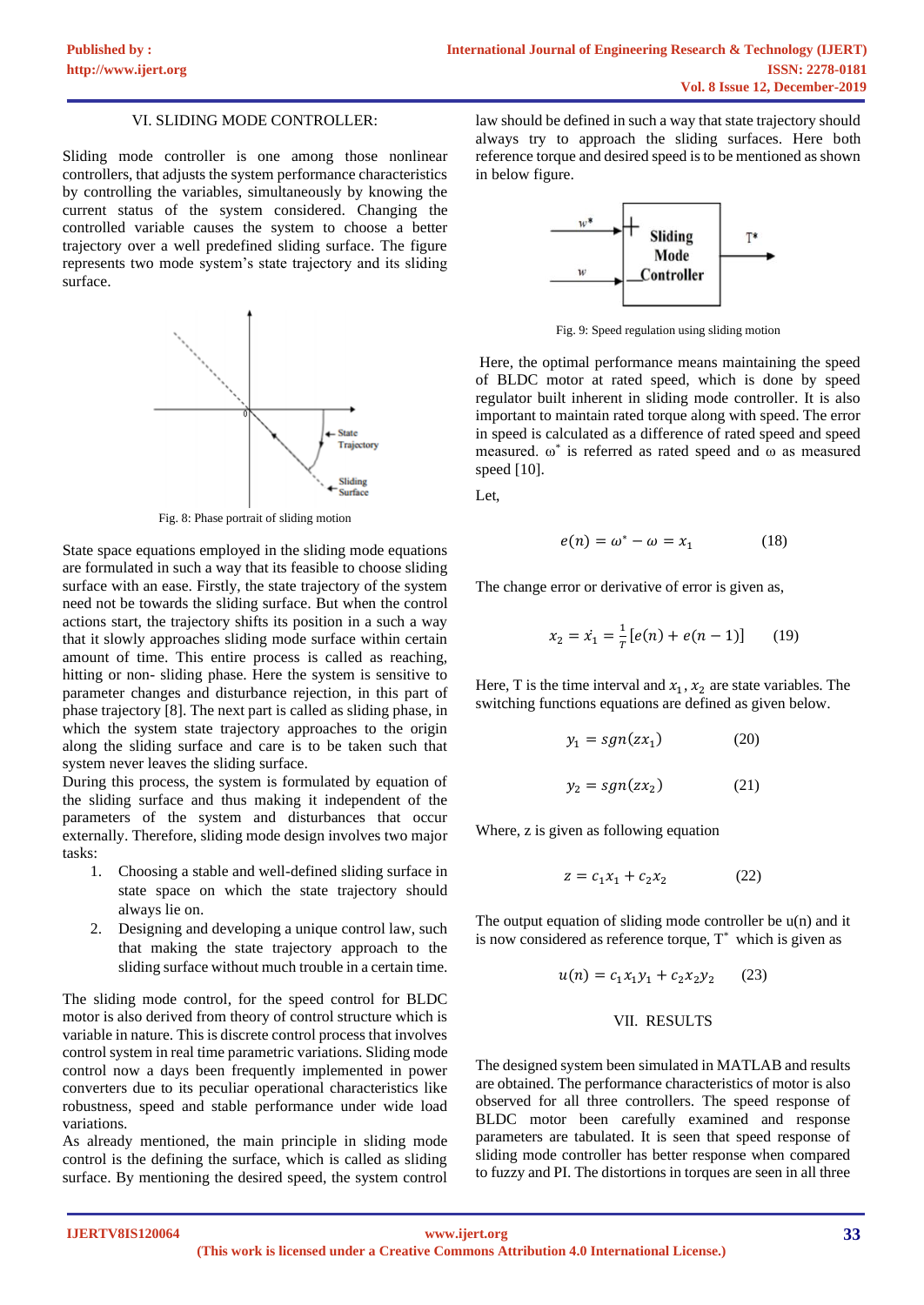cases. When the sliding mode controller is been considered, the torque response has more ripples, when compared with fuzzy and PI. The figures show performance characteristics of three controllers that contains the gate signals given to VSI, the inverter output voltage, the stator current, rotor speed and the electromagnetic torque of the BLDC motor.



Fig. 10: Performance characteristics of BLDC motor with PI controller



Fig. 11: Performance characteristics of BLDC motor with Fuzzy controller



Fig. 12: Performance characteristics of BLDC motor with SMC controller

The speed of response of three controllers are compared and results are obtained as shown in the figure. The graph shows speed in rpm versus time in seconds.



Fig. 13: Comparison of speed response using PI, Fuzzy and Sliding mode controllers

As seen in the above figure, the speed response of sliding mode control is better than the other two controllers. The table shows the speed response parameters of three controllers. The parameters like delay time, rise time, settling time and steady state error has been calculated and tabulated as shown in below table.